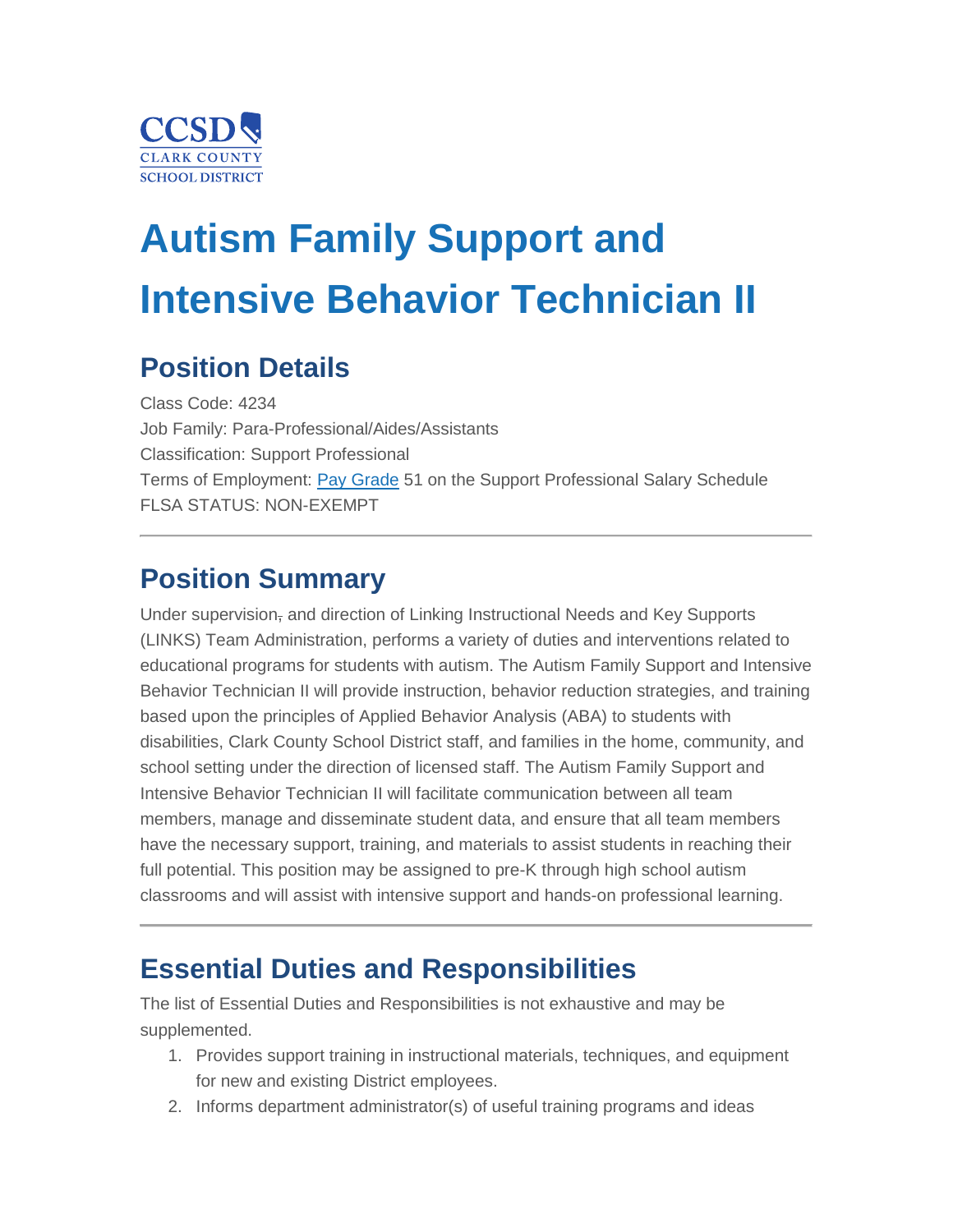- 3. Provides initial and ongoing staff development on behavioral and skill acquisition strategies in order to continue to build capacity.
- 4. Provides positive and constructive feedback to staff regarding ABA and professional skills on a regular basis.
- 5. Acquires and maintains technical knowledge by attending required training to learn and refine skills and techniques used in behavioral intervention, including but not limited to ABA.
- 6. Conducts classroom observations to determine classroom needs and collects data and reports findings to licensed staff.
- 7. Provides specialized services in ABA in LINKS Team programs such as family training, intensive intervention, and school support.
- 8. Plans and implements behavioral, social, and communication programming in one-on-one and group settings.
- 9. Follows the reduction and behavioral skill acquisition protocols in ABA.
- 10. Assists licensed staff in the development and implementation of specially designed professional learning for individual schools.
- 11. Facilitates family training sessions.
- 12. Collects student behavior data through direct observation and collaborates with intervention teams to make data-based decisions.
- 13. Updates and maintains data collection systems and disseminate information to the intervention team, as directed.
- 14. Summarizes data on observable student behavior to provide to licensed staff.
- 15. Conducts skill acquisition and behavior reduction assessments under supervision of licensed staff.
- 16. Assists licensed staff in the development of student intervention plans, family training plans, and intensive support plans.
- 17. Implements toileting training protocols as directed and record data.
- 18. Maintains student and family confidentiality.
- 19. Facilitates communication and collaboration between all members including district staff, classroom staff, and families.
- 20. Works in multiple environments including student homes, centralized services, and schools throughout the District.
- 21. May assist students with personal care and sanitary needs; may assist in monitoring, feeding, preparing, distributing, and administering special diets.
- 22. May monitor students during assigned periods within a variety of school environments (i.e., assemblies, athletic areas/fields, bus stops, cafeteria/multipurpose room, classrooms, field trips, playgrounds, restrooms, etc.) for the purpose of maintaining a safe and professional learning environment,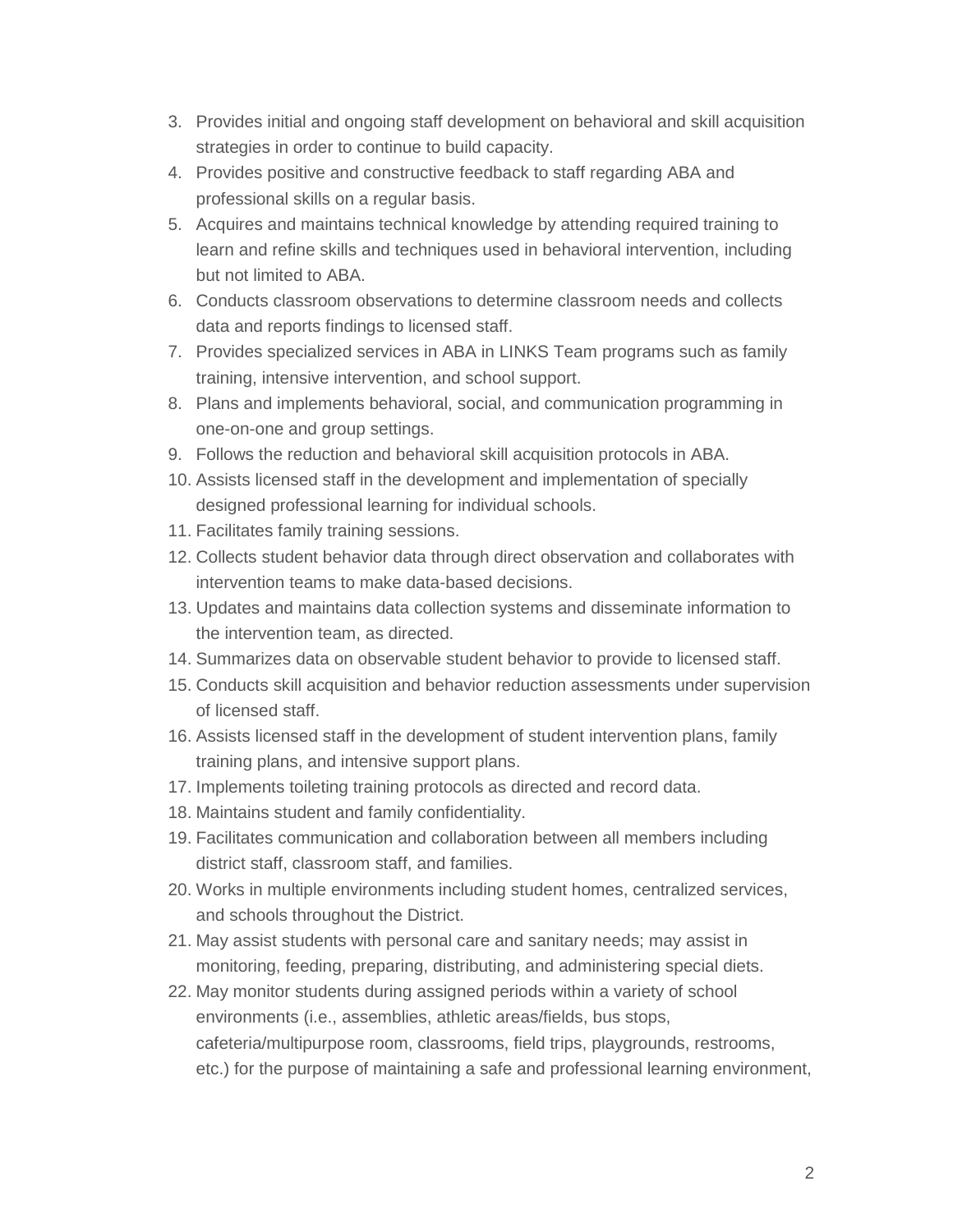which may include physical interventions (i.e., jogging or running after a student to prevent them from doing harm to him/herself or others).

- 23. Develops materials for specific and generalized programs.
- 24. Conforms to safety standards, as prescribed.
- 25. Performs other tasks related to the position, as assigned.

## **Distinguishing Characteristics**

Involves tasks directly associated with the implementation of LINKS Team programs and autism training activities and intervention using ABA for students, families, and staff.

## **Knowledge, Skills, and Abilities (Position Expectations)**

- 1. Ability to instruct, model for, and coach personnel in instructional methods, techniques, and procedures.
- 2. Knowledge of ABA methods, techniques, and procedures and ability to model ABA strategies to District staff and families.
- 3. Knowledge of age appropriate learning activities for students with autism.
- 4. Knowledge of basic computer software applications.
- 5. Ability to develop and implement training procedures, programs, and presentations for students with disabilities and district staff under the supervision of licensed staff.
- 6. Ability to work effectively with students with disabilities.
- 7. Ability to deal with challenging behavior and crisis situations with confidence and empathy.
- 8. Ability to present to individuals or groups.
- 9. Ability to interpret oral and written instructions.
- 10. Ability to meet predetermined deadlines.
- 11. Ability to communicate clearly, orally, and in writing.
- 12. Ability to accept constructive feedback and develop knowledge and skill sets accordingly.
- 13. Effective time management skills, ability to manage multiple tasks at one time, and ability to meet predetermined deadlines.
- 14. Ability to adhere to organizational policies and procedures and abide by code of ethics as indicated by the Behavior Analyst Certification Board
- 15. Ability to work with minimal supervision.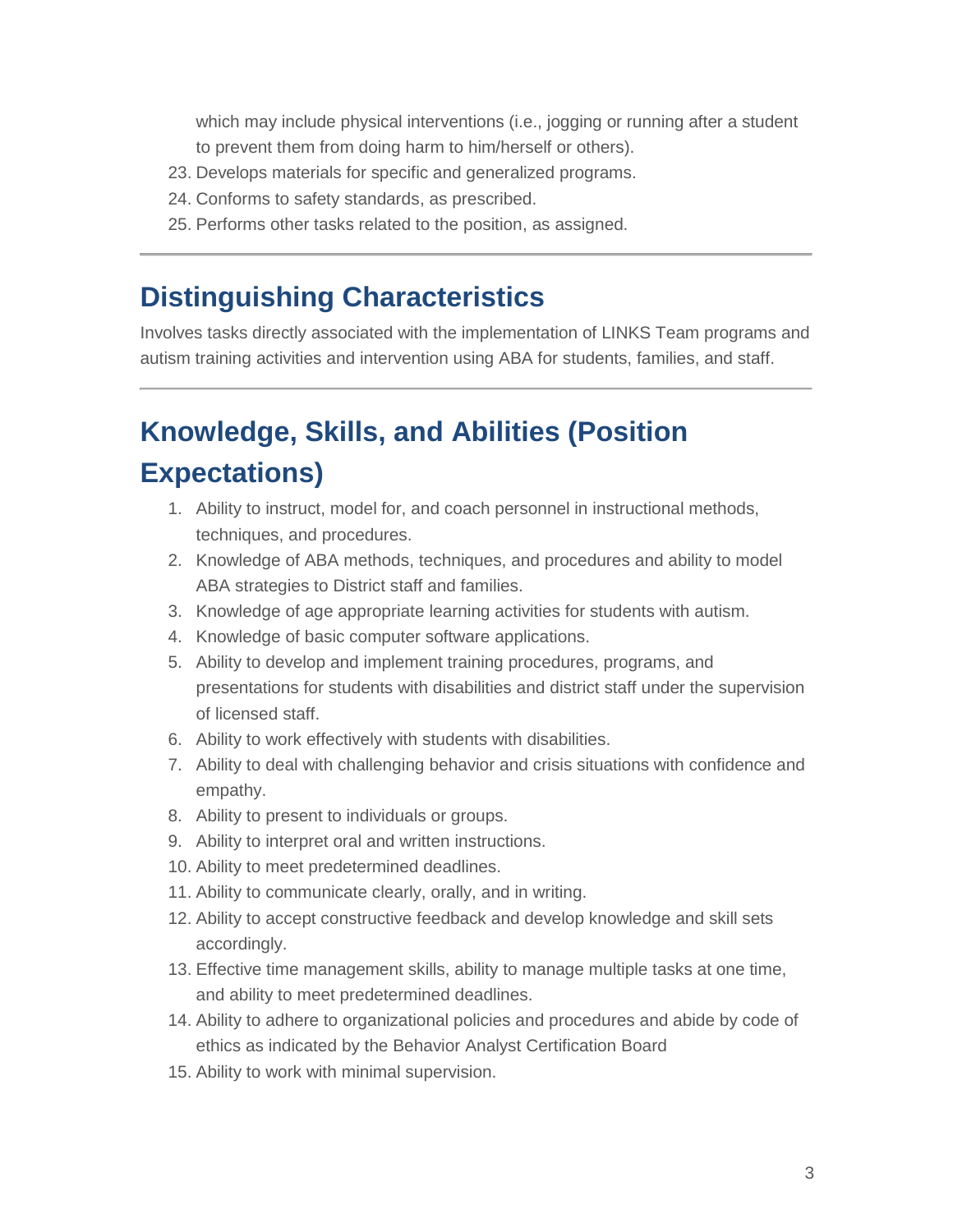- 16. Ability to work collaboratively with central office and school-based personnel, students, and the community.
- 17. Ability to implement, present, and articulate training procedures and programs for students with autism to District staff, and families.
- 18. Ability to work flexible hours and shifts including evening hours.
- 19. Ability to collect and analyze student data.
- 20. Ability to complete specialized records.
- 21. Ability to multi-task and prioritize under stressful conditions
- 22. Ability to work cooperatively with other employees, students, families, and the community.
- 23. Ability to recognize and report hazards and apply safe work methods.
- 24. Ability to learn and apply school rules, regulations, and procedures.
- 25. Ability to exercise judgment as to when to act independently and when to refer situations to an administrator.
- 26. Ability to maintain confidentiality.
- 27. Possess physical and mental stamina commensurate with the responsibilities of the position.

## **Position Requirements**

#### **Education, Training, and Experience**

- 1. High school graduation or other equivalent (i.e., General Education Development (GED), foreign equivalency, etc.).
- 2. Three (3) years of experience working with families and children with autism using ABA; **or,**

Three (3) years of experience working with families and children with behavioral disabilities; **and,** minimum 48 credit hours from an accredited college or university; **or,**

a passing score on the Educational Testing Services (ETS) ParaPro assessment.

3. Safe Driving record.

#### **Licenses and Certifications**

- 1. A valid driver's license that allows the applicant/employee to legally operate a motor vehicle in Nevada. License must be maintained for the duration of the assignment.
- 2. Copy of current driving history (dated within six (6) months) issued by the Department of Motor Vehicles at time of application or Qualified Selection Pool (QSP) placement and at time of interview prior to final selection.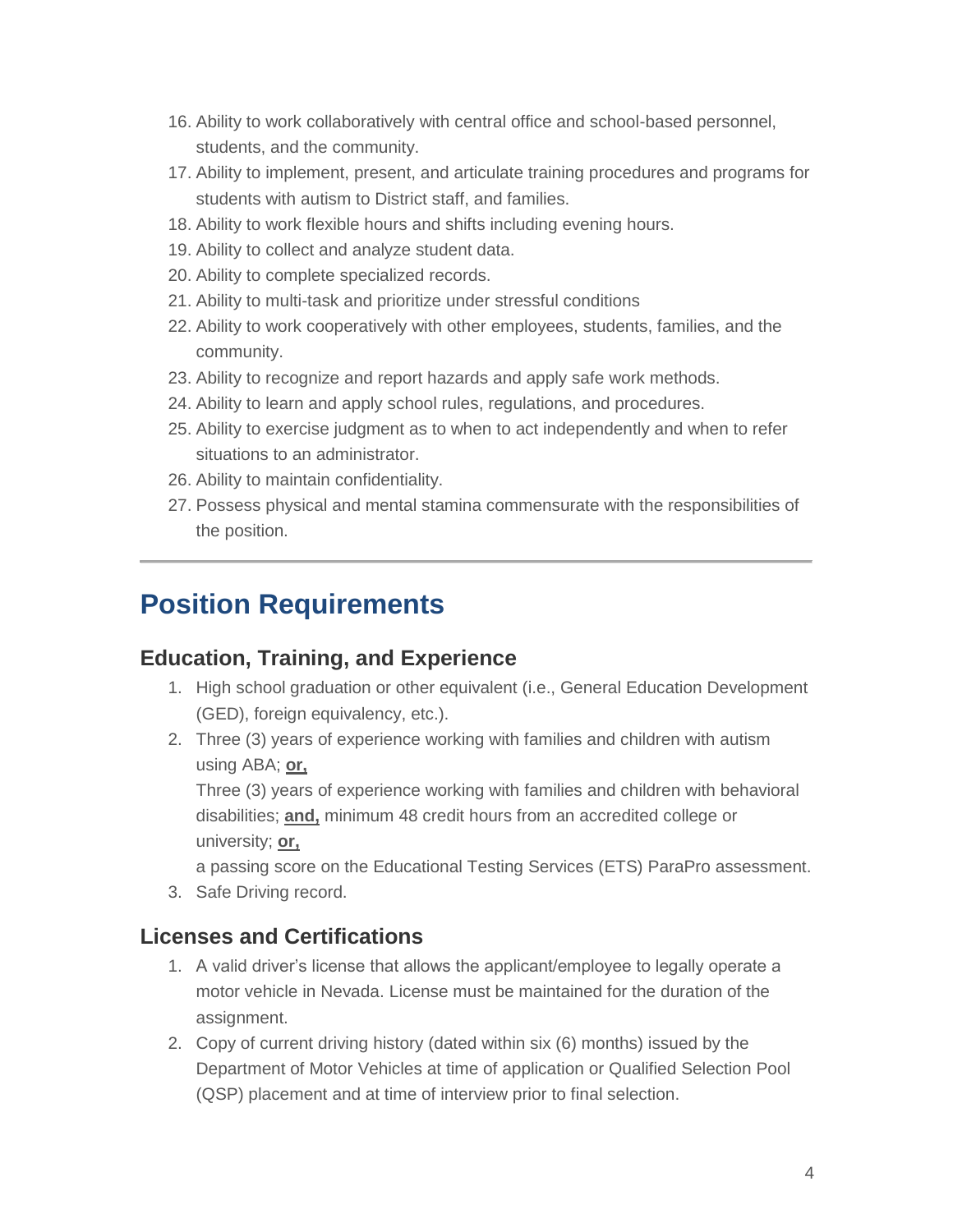- 3. Current Cardiopulmonary Resuscitation (CPR)/Automated External Defibrillator (AED) certification from the American Heart Association, American Red Cross, or other similar organization. Certification must be maintained for the duration of the assignment. Certification training must be in-person and include a hands-on component. Online courses will not be accepted. A copy of the front and back of the CPR/AED certificate must be uploaded into the application.
- 4. Current Crisis Prevention Intervention (CPI) certification from a licensed CPI trainer. If certification is not in possession at time of application or QSP request, it must be obtained within three (3) months of hire into position. Certification must be maintained for the duration of the assignment. Certification training must be in person and include a hands-on component. Online courses will not be accepted.
- 5. Registered Behavior Technician (RBT) certification with the State of Nevada. If certification is not in possession at time of application or QSP request, it must be obtained within six (6) months of hire into position. Certification must be maintained for the duration of the assignment.

#### **Preferred Qualifications**

- 1. Five (5) years of experience working as a para-professional employee in a classroom setting or related position.
- 2. RBT work experience.

## **Document(s) Required at Time of Application**

- 1. High school transcript or other equivalent (i.e., GED, foreign equivalency, etc.).
- 2. College transcript(s) from an accredited college or university, if applicable.
- 3. Documented experience working with families and children with autism using ABA.
- 4. Copy of passing score on the ETS ParaPro assessment, if applicable.
- 5. A valid driver's license that allows the applicant/employee to legally operate a motor vehicle in Nevada.
- 6. Copy of current driving history (dated within six (6) months from date printed) issued by the Department of Motor Vehicles.
- 7. Current Cardiopulmonary Resuscitation/Automatic External Defibrillator certificate as indicated above. A copy of the front and back of the CPR/AED certificate must be uploaded into the application.
- 8. Current CPI certificate, if applicable. A copy of the CPI certification must be uploaded into the application.
- 9. Current RBT certificate, if applicable. A copy of the RBT certification must be uploaded into the application.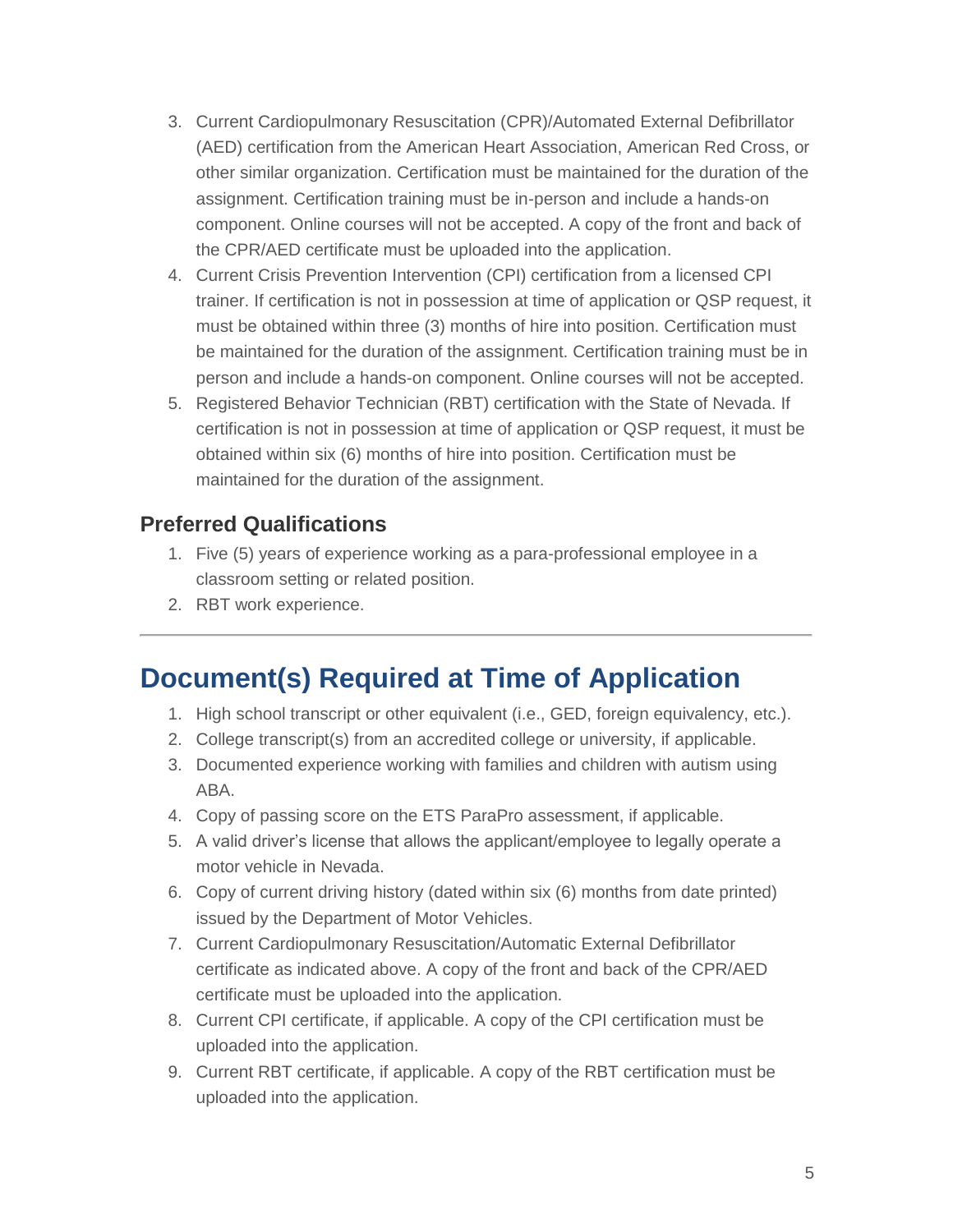10. Specific documented evidence of training and experience to satisfy qualifications.

## **Examples of Assigned Work Areas**

Clark County School District schools – health offices, playgrounds, cafeterias, classrooms, locker rooms, department offices, student homes, other designated school areas, etc.

## **Work Environment**

#### **Strength**

Sedentary/Medium - Exert force to 50 lbs., occasionally; 10-25 lbs., frequently; or up to 10 lbs., constantly.

### **Physical Demand**

Frequent sitting, standing, walking, pushing, pulling, stooping, kneeling, crouching, reaching, handling, and repetitive fine motor activities. Hearing and speech to communicate in person, via video conference and computers, or over the telephone. Mobility to work in a typical office setting and use standard office equipment. Stamina to remain seated and to maintain concentration for an extended period of time. Vision: Frequent near acuity, occasional far acuity, and color vision. Vision to read printed materials and online, a Video Display Terminal (VDT) screen, and other monitoring devices.

#### **Environmental Conditions**

Climate-controlled office setting with temperatures ranging from mild to moderate cold/heat. Exposure to noise levels ranging from moderate to loud for occasional to frequent time periods.

#### **Hazards**

Furniture, office equipment, communicable diseases, chemicals and fumes (as related to specific assignment), and power/hand-operated equipment and machinery (as related to specific assignment).